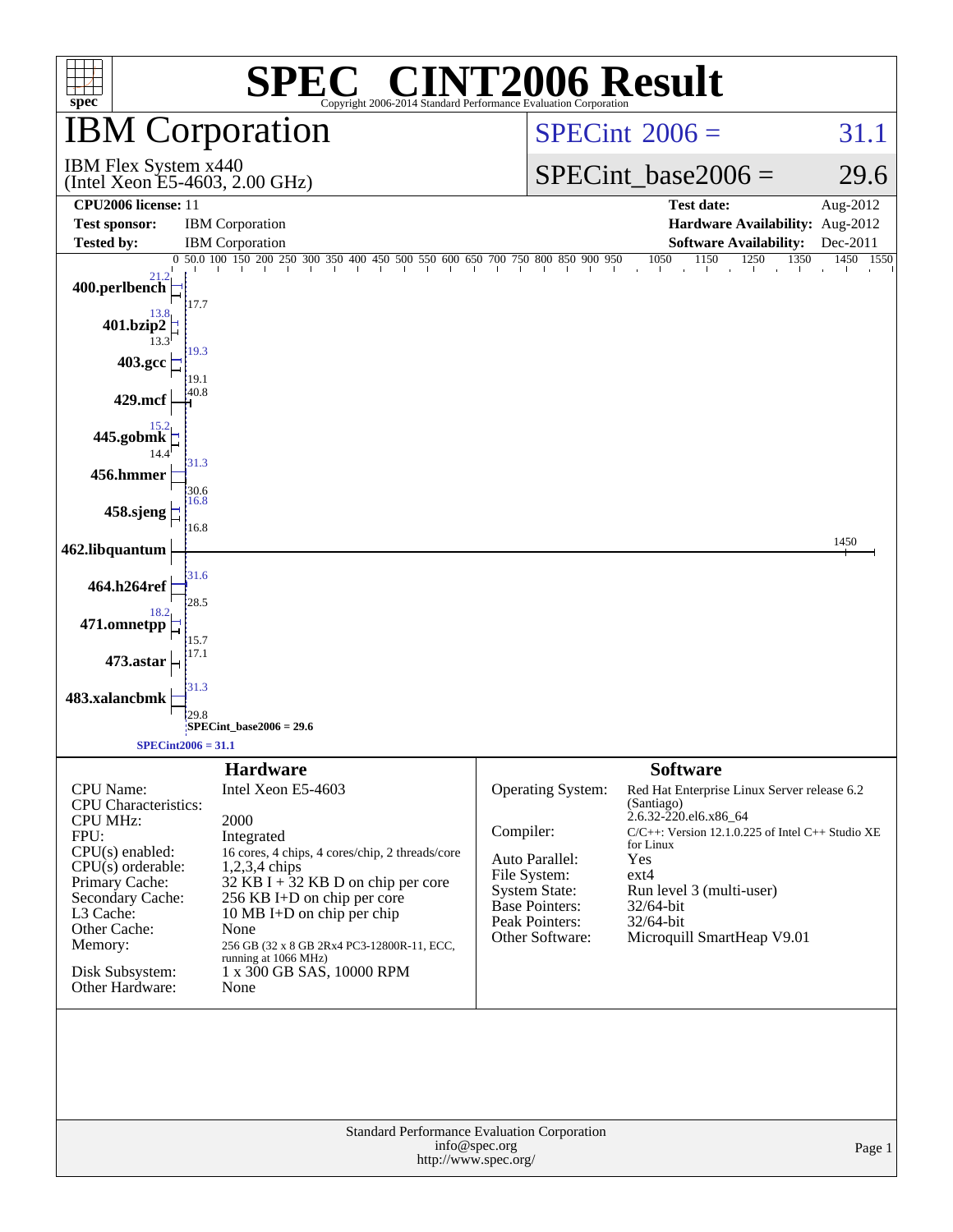

## IBM Corporation

### $SPECint2006 = 31.1$  $SPECint2006 = 31.1$

#### IBM Flex System x440

(Intel Xeon E5-4603, 2.00 GHz)

SPECint base2006 =  $29.6$ 

**[CPU2006 license:](http://www.spec.org/auto/cpu2006/Docs/result-fields.html#CPU2006license)** 11 **[Test date:](http://www.spec.org/auto/cpu2006/Docs/result-fields.html#Testdate)** Aug-2012 **[Test sponsor:](http://www.spec.org/auto/cpu2006/Docs/result-fields.html#Testsponsor)** IBM Corporation **[Hardware Availability:](http://www.spec.org/auto/cpu2006/Docs/result-fields.html#HardwareAvailability)** Aug-2012 **[Tested by:](http://www.spec.org/auto/cpu2006/Docs/result-fields.html#Testedby)** IBM Corporation **[Software Availability:](http://www.spec.org/auto/cpu2006/Docs/result-fields.html#SoftwareAvailability)** Dec-2011

### **[Results Table](http://www.spec.org/auto/cpu2006/Docs/result-fields.html#ResultsTable)**

|                                                                                             | <b>Base</b>    |              |                |              |                |       |                | <b>Peak</b>  |                |              |                |              |  |
|---------------------------------------------------------------------------------------------|----------------|--------------|----------------|--------------|----------------|-------|----------------|--------------|----------------|--------------|----------------|--------------|--|
| <b>Benchmark</b>                                                                            | <b>Seconds</b> | <b>Ratio</b> | <b>Seconds</b> | <b>Ratio</b> | <b>Seconds</b> | Ratio | <b>Seconds</b> | <b>Ratio</b> | <b>Seconds</b> | <b>Ratio</b> | <b>Seconds</b> | <b>Ratio</b> |  |
| 400.perlbench                                                                               | 551            | 17.7         | 551            | 17.7         | 551            | 17.7  | 460            | 21.2         | 461            | 21.2         | 460            | 21.2         |  |
| 401.bzip2                                                                                   | 723            | 13.3         | 723            | 13.3         | 726            | 13.3  | 700            | 13.8         | 700            | 13.8         | 701            | 13.8         |  |
| $403.\mathrm{gcc}$                                                                          | 421            | 19.1         | 422            | 19.1         | 422            | 19.1  | 417            | 19.3         | 417            | 19.3         | 417            | <u>19.3</u>  |  |
| $429$ .mcf                                                                                  | 224            | 40.8         | 223            | 40.8         | 226            | 40.3  | 224            | 40.8         | 223            | 40.8         | 226            | 40.3         |  |
| $445$ .gobmk                                                                                | 727            | 14.4         | 726            | 14.4         | 726            | 14.4  | 692            | 15.2         | 692            | 15.2         | 692            | 15.2         |  |
| $456.$ hmmer                                                                                | 304            | 30.6         | 304            | 30.7         | 305            | 30.5  | 299            | 31.2         | 298            | 31.3         | 298            | 31.3         |  |
| $458$ .sjeng                                                                                | 722            | 16.8         | 722            | 16.8         | 721            | 16.8  | 722            | 16.8         | 722            | 16.8         | 722            | 16.8         |  |
| 462.libquantum                                                                              | 14.3           | 1450         | 14.3           | 1450         | 13.7           | 1510  | 14.3           | 1450         | 14.3           | 1450         | 13.7           | 1510         |  |
| 464.h264ref                                                                                 | 772            | 28.7         | 777            | 28.5         | 775            | 28.5  | 709            | 31.2         | 700            | 31.6         | 697            | 31.8         |  |
| 471.omnetpp                                                                                 | 398            | 15.7         | 400            | 15.6         | 396            | 15.8  | 343            | 18.2         | 344            | 18.2         | 344            | 18.2         |  |
| $473.$ astar                                                                                | 406            | 17.3         | 410            | 17.1         | 412            | 17.1  | 406            | 17.3         | 410            | 17.1         | 412            | 17.1         |  |
| 483.xalancbmk                                                                               | 233            | 29.6         | 232            | 29.8         | 231            | 29.9  | 220            | 31.3         | 221            | 31.3         | 220            | <u>31.3</u>  |  |
| D.<br>1.1<br>1.1.1<br>$\sim$ $\sim$ $\sim$<br>$\cdot$<br>T11<br>$1 \quad 1$<br>$\mathbf{1}$ |                |              |                |              |                |       |                |              |                |              |                |              |  |

Results appear in the [order in which they were run.](http://www.spec.org/auto/cpu2006/Docs/result-fields.html#RunOrder) Bold underlined text [indicates a median measurement.](http://www.spec.org/auto/cpu2006/Docs/result-fields.html#Median)

### **[Operating System Notes](http://www.spec.org/auto/cpu2006/Docs/result-fields.html#OperatingSystemNotes)**

Stack size set to unlimited using "ulimit -s unlimited"

#### **[Platform Notes](http://www.spec.org/auto/cpu2006/Docs/result-fields.html#PlatformNotes)**

 Operating Mode set to Maximum Perfomance in BIOS Sysinfo program /cpu2006.1.2/config/sysinfo.rev6800 \$Rev: 6800 \$ \$Date:: 2011-10-11 #\$ 6f2ebdff5032aaa42e583f96b07f99d3 running on congo-pete Thu Aug 16 04:52:40 2012

 This section contains SUT (System Under Test) info as seen by some common utilities. To remove or add to this section, see: <http://www.spec.org/cpu2006/Docs/config.html#sysinfo>

 From /proc/cpuinfo model name : Intel(R) Xeon(R) CPU E5-4603 0 @ 2.00GHz 4 "physical id"s (chips) 32 "processors" cores, siblings (Caution: counting these is hw and system dependent. The following excerpts from /proc/cpuinfo might not be reliable. Use with caution.) cpu cores : 4 siblings : 8 physical 0: cores 0 1 2 3 physical 1: cores 0 1 2 3 physical 2: cores 0 1 2 3 physical 3: cores 0 1 2 3 cache size : 10240 KB

Continued on next page

| <b>Standard Performance Evaluation Corporation</b> |
|----------------------------------------------------|
| info@spec.org                                      |
| http://www.spec.org/                               |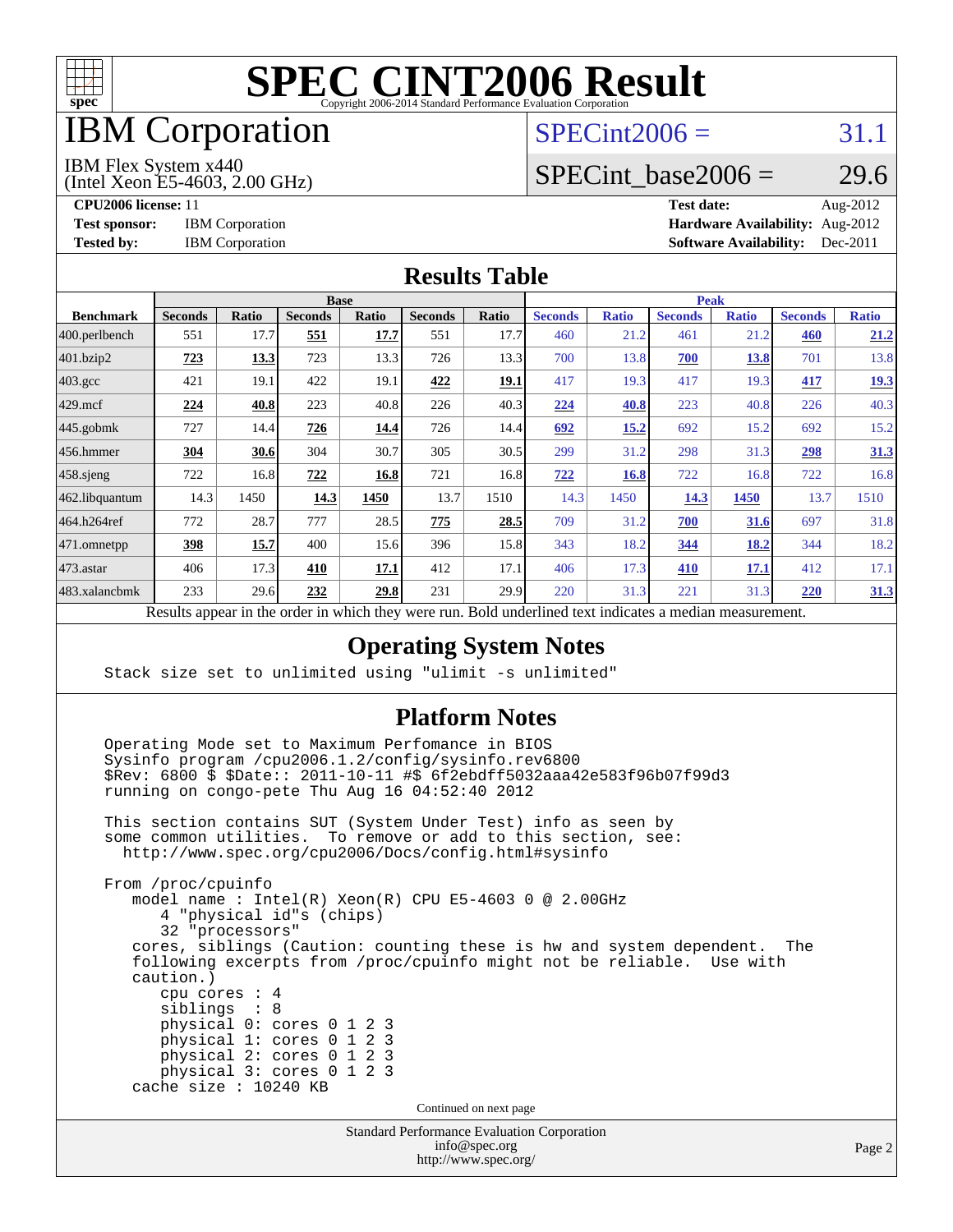

IBM Corporation

 $SPECint2006 = 31.1$  $SPECint2006 = 31.1$ 

(Intel Xeon E5-4603, 2.00 GHz) IBM Flex System x440

SPECint base2006 =  $29.6$ 

**[Test sponsor:](http://www.spec.org/auto/cpu2006/Docs/result-fields.html#Testsponsor)** IBM Corporation **[Hardware Availability:](http://www.spec.org/auto/cpu2006/Docs/result-fields.html#HardwareAvailability)** Aug-2012

**[CPU2006 license:](http://www.spec.org/auto/cpu2006/Docs/result-fields.html#CPU2006license)** 11 **[Test date:](http://www.spec.org/auto/cpu2006/Docs/result-fields.html#Testdate)** Aug-2012 **[Tested by:](http://www.spec.org/auto/cpu2006/Docs/result-fields.html#Testedby)** IBM Corporation **IBM** Corporation **[Software Availability:](http://www.spec.org/auto/cpu2006/Docs/result-fields.html#SoftwareAvailability)** Dec-2011

#### **[Platform Notes \(Continued\)](http://www.spec.org/auto/cpu2006/Docs/result-fields.html#PlatformNotes)**

 From /proc/meminfo MemTotal: 264505560 kB HugePages\_Total: 0<br>Hugepagesize: 2048 kB Hugepagesize: /usr/bin/lsb\_release -d Red Hat Enterprise Linux Server release 6.2 (Santiago) From /etc/\*release\* /etc/\*version\* redhat-release: Red Hat Enterprise Linux Server release 6.2 (Santiago) system-release: Red Hat Enterprise Linux Server release 6.2 (Santiago) system-release-cpe: cpe:/o:redhat:enterprise\_linux:6server:ga:server uname -a: Linux congo-pete 2.6.32-220.el6.x86\_64 #1 SMP Wed Nov 9 08:03:13 EST 2011 x86\_64 x86\_64 x86\_64 GNU/Linux run-level 3 Aug 14 10:30 SPEC is set to: /cpu2006.1.2 Filesystem Type Size Used Avail Use% Mounted on /dev/mapper/vg\_congopete-lv\_root ext4 264G 5.9G 245G 3% / Additional information from dmidecode: Memory: 32x Micron 36JSF1G72PZ-1G6M1 8 GB 1600 MHz 2 rank

(End of data from sysinfo program)

#### **[General Notes](http://www.spec.org/auto/cpu2006/Docs/result-fields.html#GeneralNotes)**

Environment variables set by runspec before the start of the run: KMP\_AFFINITY = "granularity=fine,scatter" LD\_LIBRARY\_PATH = "/cpu2006.1.2/libs/32:/cpu2006.1.2/libs/64" OMP\_NUM\_THREADS = "16"

 Binaries compiled on a system with 1x Core i7-860 CPU + 8GB memory using RHEL5.5 Transparent Huge Pages enabled with: echo always > /sys/kernel/mm/redhat\_transparent\_hugepage/enabled Filesystem page cache cleared with:<br>echo 1> /proc/sys/ym/drop cac /proc/sys/vm/drop\_caches

### **[Base Compiler Invocation](http://www.spec.org/auto/cpu2006/Docs/result-fields.html#BaseCompilerInvocation)**

[C benchmarks](http://www.spec.org/auto/cpu2006/Docs/result-fields.html#Cbenchmarks): [icc -m64](http://www.spec.org/cpu2006/results/res2012q3/cpu2006-20120823-24314.flags.html#user_CCbase_intel_icc_64bit_f346026e86af2a669e726fe758c88044)

Continued on next page

Standard Performance Evaluation Corporation [info@spec.org](mailto:info@spec.org) <http://www.spec.org/>

Page 3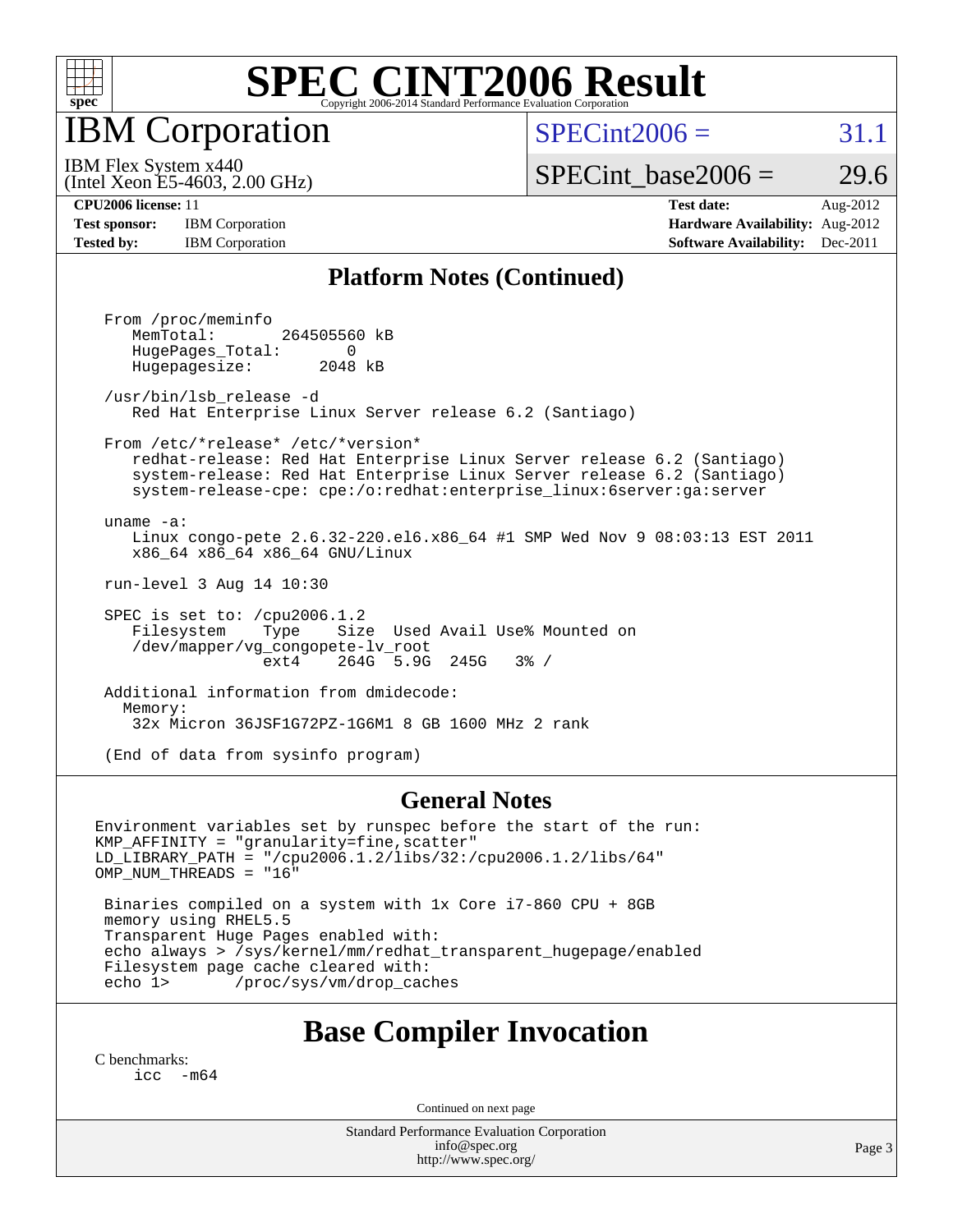

IBM Corporation

 $SPECint2006 = 31.1$  $SPECint2006 = 31.1$ 

(Intel Xeon E5-4603, 2.00 GHz) IBM Flex System x440

SPECint base2006 =  $29.6$ 

**[CPU2006 license:](http://www.spec.org/auto/cpu2006/Docs/result-fields.html#CPU2006license)** 11 **[Test date:](http://www.spec.org/auto/cpu2006/Docs/result-fields.html#Testdate)** Aug-2012 **[Test sponsor:](http://www.spec.org/auto/cpu2006/Docs/result-fields.html#Testsponsor)** IBM Corporation **[Hardware Availability:](http://www.spec.org/auto/cpu2006/Docs/result-fields.html#HardwareAvailability)** Aug-2012 **[Tested by:](http://www.spec.org/auto/cpu2006/Docs/result-fields.html#Testedby)** IBM Corporation **[Software Availability:](http://www.spec.org/auto/cpu2006/Docs/result-fields.html#SoftwareAvailability)** Dec-2011

## **[Base Compiler Invocation \(Continued\)](http://www.spec.org/auto/cpu2006/Docs/result-fields.html#BaseCompilerInvocation)**

[C++ benchmarks:](http://www.spec.org/auto/cpu2006/Docs/result-fields.html#CXXbenchmarks) [icpc -m64](http://www.spec.org/cpu2006/results/res2012q3/cpu2006-20120823-24314.flags.html#user_CXXbase_intel_icpc_64bit_fc66a5337ce925472a5c54ad6a0de310)

### **[Base Portability Flags](http://www.spec.org/auto/cpu2006/Docs/result-fields.html#BasePortabilityFlags)**

 400.perlbench: [-DSPEC\\_CPU\\_LP64](http://www.spec.org/cpu2006/results/res2012q3/cpu2006-20120823-24314.flags.html#b400.perlbench_basePORTABILITY_DSPEC_CPU_LP64) [-DSPEC\\_CPU\\_LINUX\\_X64](http://www.spec.org/cpu2006/results/res2012q3/cpu2006-20120823-24314.flags.html#b400.perlbench_baseCPORTABILITY_DSPEC_CPU_LINUX_X64) 401.bzip2: [-DSPEC\\_CPU\\_LP64](http://www.spec.org/cpu2006/results/res2012q3/cpu2006-20120823-24314.flags.html#suite_basePORTABILITY401_bzip2_DSPEC_CPU_LP64) 403.gcc: [-DSPEC\\_CPU\\_LP64](http://www.spec.org/cpu2006/results/res2012q3/cpu2006-20120823-24314.flags.html#suite_basePORTABILITY403_gcc_DSPEC_CPU_LP64) 429.mcf: [-DSPEC\\_CPU\\_LP64](http://www.spec.org/cpu2006/results/res2012q3/cpu2006-20120823-24314.flags.html#suite_basePORTABILITY429_mcf_DSPEC_CPU_LP64) 445.gobmk: [-DSPEC\\_CPU\\_LP64](http://www.spec.org/cpu2006/results/res2012q3/cpu2006-20120823-24314.flags.html#suite_basePORTABILITY445_gobmk_DSPEC_CPU_LP64) 456.hmmer: [-DSPEC\\_CPU\\_LP64](http://www.spec.org/cpu2006/results/res2012q3/cpu2006-20120823-24314.flags.html#suite_basePORTABILITY456_hmmer_DSPEC_CPU_LP64) 458.sjeng: [-DSPEC\\_CPU\\_LP64](http://www.spec.org/cpu2006/results/res2012q3/cpu2006-20120823-24314.flags.html#suite_basePORTABILITY458_sjeng_DSPEC_CPU_LP64) 462.libquantum: [-DSPEC\\_CPU\\_LP64](http://www.spec.org/cpu2006/results/res2012q3/cpu2006-20120823-24314.flags.html#suite_basePORTABILITY462_libquantum_DSPEC_CPU_LP64) [-DSPEC\\_CPU\\_LINUX](http://www.spec.org/cpu2006/results/res2012q3/cpu2006-20120823-24314.flags.html#b462.libquantum_baseCPORTABILITY_DSPEC_CPU_LINUX) 464.h264ref: [-DSPEC\\_CPU\\_LP64](http://www.spec.org/cpu2006/results/res2012q3/cpu2006-20120823-24314.flags.html#suite_basePORTABILITY464_h264ref_DSPEC_CPU_LP64) 471.omnetpp: [-DSPEC\\_CPU\\_LP64](http://www.spec.org/cpu2006/results/res2012q3/cpu2006-20120823-24314.flags.html#suite_basePORTABILITY471_omnetpp_DSPEC_CPU_LP64) 473.astar: [-DSPEC\\_CPU\\_LP64](http://www.spec.org/cpu2006/results/res2012q3/cpu2006-20120823-24314.flags.html#suite_basePORTABILITY473_astar_DSPEC_CPU_LP64) 483.xalancbmk: [-DSPEC\\_CPU\\_LP64](http://www.spec.org/cpu2006/results/res2012q3/cpu2006-20120823-24314.flags.html#suite_basePORTABILITY483_xalancbmk_DSPEC_CPU_LP64) [-DSPEC\\_CPU\\_LINUX](http://www.spec.org/cpu2006/results/res2012q3/cpu2006-20120823-24314.flags.html#b483.xalancbmk_baseCXXPORTABILITY_DSPEC_CPU_LINUX)

## **[Base Optimization Flags](http://www.spec.org/auto/cpu2006/Docs/result-fields.html#BaseOptimizationFlags)**

[C benchmarks](http://www.spec.org/auto/cpu2006/Docs/result-fields.html#Cbenchmarks):

[-xSSE4.2](http://www.spec.org/cpu2006/results/res2012q3/cpu2006-20120823-24314.flags.html#user_CCbase_f-xSSE42_f91528193cf0b216347adb8b939d4107) [-ipo](http://www.spec.org/cpu2006/results/res2012q3/cpu2006-20120823-24314.flags.html#user_CCbase_f-ipo) [-O3](http://www.spec.org/cpu2006/results/res2012q3/cpu2006-20120823-24314.flags.html#user_CCbase_f-O3) [-no-prec-div](http://www.spec.org/cpu2006/results/res2012q3/cpu2006-20120823-24314.flags.html#user_CCbase_f-no-prec-div) [-parallel](http://www.spec.org/cpu2006/results/res2012q3/cpu2006-20120823-24314.flags.html#user_CCbase_f-parallel) [-opt-prefetch](http://www.spec.org/cpu2006/results/res2012q3/cpu2006-20120823-24314.flags.html#user_CCbase_f-opt-prefetch) [-auto-p32](http://www.spec.org/cpu2006/results/res2012q3/cpu2006-20120823-24314.flags.html#user_CCbase_f-auto-p32)

[C++ benchmarks:](http://www.spec.org/auto/cpu2006/Docs/result-fields.html#CXXbenchmarks)

[-xSSE4.2](http://www.spec.org/cpu2006/results/res2012q3/cpu2006-20120823-24314.flags.html#user_CXXbase_f-xSSE42_f91528193cf0b216347adb8b939d4107) [-ipo](http://www.spec.org/cpu2006/results/res2012q3/cpu2006-20120823-24314.flags.html#user_CXXbase_f-ipo) [-O3](http://www.spec.org/cpu2006/results/res2012q3/cpu2006-20120823-24314.flags.html#user_CXXbase_f-O3) [-no-prec-div](http://www.spec.org/cpu2006/results/res2012q3/cpu2006-20120823-24314.flags.html#user_CXXbase_f-no-prec-div) [-opt-prefetch](http://www.spec.org/cpu2006/results/res2012q3/cpu2006-20120823-24314.flags.html#user_CXXbase_f-opt-prefetch) [-auto-p32](http://www.spec.org/cpu2006/results/res2012q3/cpu2006-20120823-24314.flags.html#user_CXXbase_f-auto-p32) [-Wl,-z,muldefs](http://www.spec.org/cpu2006/results/res2012q3/cpu2006-20120823-24314.flags.html#user_CXXbase_link_force_multiple1_74079c344b956b9658436fd1b6dd3a8a) [-L/smartheap -lsmartheap64](http://www.spec.org/cpu2006/results/res2012q3/cpu2006-20120823-24314.flags.html#user_CXXbase_SmartHeap64_5e654037dadeae1fe403ab4b4466e60b)

**[Base Other Flags](http://www.spec.org/auto/cpu2006/Docs/result-fields.html#BaseOtherFlags)**

[C benchmarks](http://www.spec.org/auto/cpu2006/Docs/result-fields.html#Cbenchmarks):

403.gcc: [-Dalloca=\\_alloca](http://www.spec.org/cpu2006/results/res2012q3/cpu2006-20120823-24314.flags.html#b403.gcc_baseEXTRA_CFLAGS_Dalloca_be3056838c12de2578596ca5467af7f3)

## **[Peak Compiler Invocation](http://www.spec.org/auto/cpu2006/Docs/result-fields.html#PeakCompilerInvocation)**

[C benchmarks \(except as noted below\)](http://www.spec.org/auto/cpu2006/Docs/result-fields.html#Cbenchmarksexceptasnotedbelow):  $\text{icc}$  -m64

400.perlbench: [icc -m32](http://www.spec.org/cpu2006/results/res2012q3/cpu2006-20120823-24314.flags.html#user_peakCCLD400_perlbench_intel_icc_a6a621f8d50482236b970c6ac5f55f93)

445.gobmk: [icc -m32](http://www.spec.org/cpu2006/results/res2012q3/cpu2006-20120823-24314.flags.html#user_peakCCLD445_gobmk_intel_icc_a6a621f8d50482236b970c6ac5f55f93)

Continued on next page

Standard Performance Evaluation Corporation [info@spec.org](mailto:info@spec.org) <http://www.spec.org/>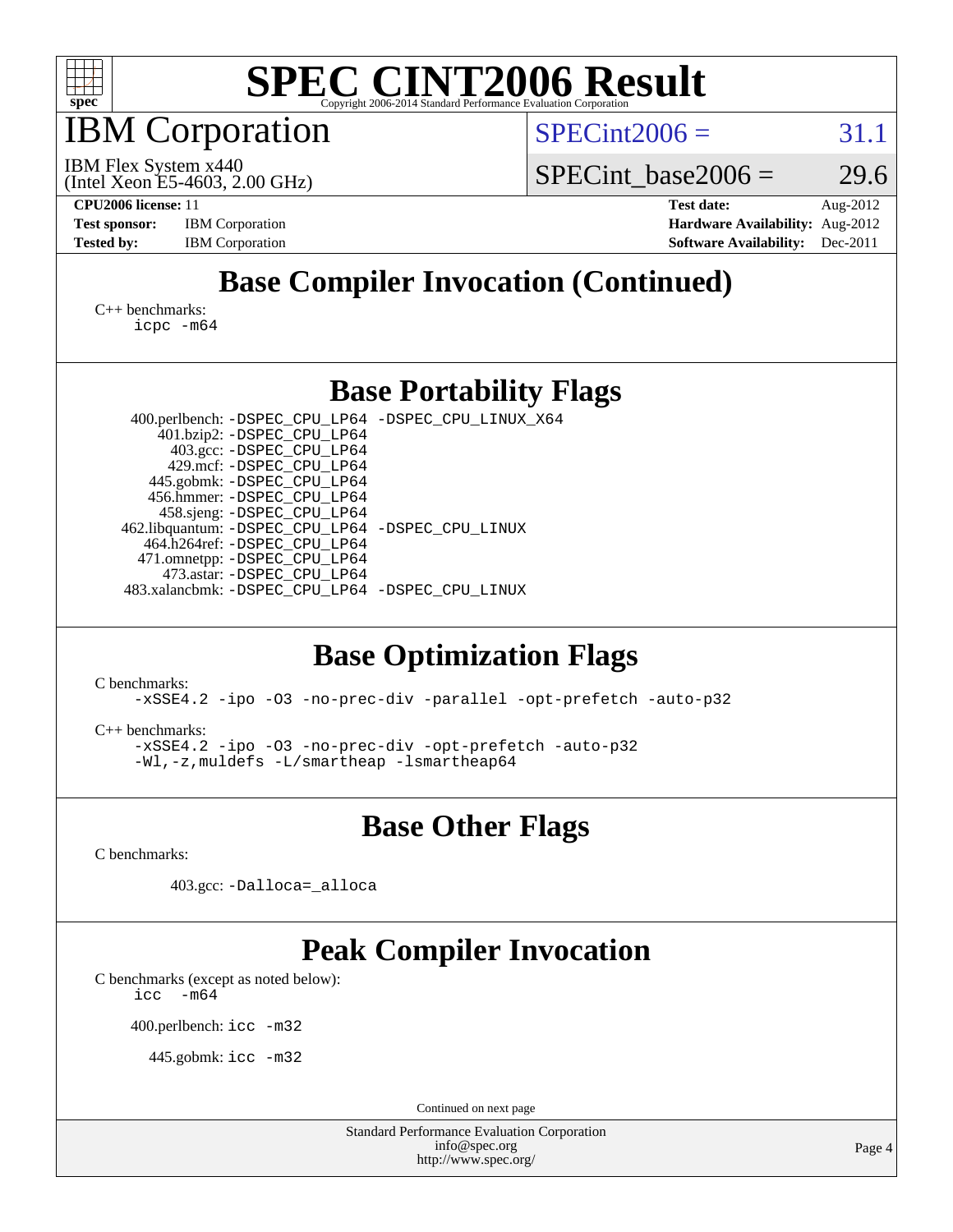

IBM Corporation

 $SPECint2006 = 31.1$  $SPECint2006 = 31.1$ 

(Intel Xeon E5-4603, 2.00 GHz) IBM Flex System x440

SPECint base2006 =  $29.6$ 

**[CPU2006 license:](http://www.spec.org/auto/cpu2006/Docs/result-fields.html#CPU2006license)** 11 **[Test date:](http://www.spec.org/auto/cpu2006/Docs/result-fields.html#Testdate)** Aug-2012 **[Test sponsor:](http://www.spec.org/auto/cpu2006/Docs/result-fields.html#Testsponsor)** IBM Corporation **[Hardware Availability:](http://www.spec.org/auto/cpu2006/Docs/result-fields.html#HardwareAvailability)** Aug-2012 **[Tested by:](http://www.spec.org/auto/cpu2006/Docs/result-fields.html#Testedby)** IBM Corporation **[Software Availability:](http://www.spec.org/auto/cpu2006/Docs/result-fields.html#SoftwareAvailability)** Dec-2011

## **[Peak Compiler Invocation \(Continued\)](http://www.spec.org/auto/cpu2006/Docs/result-fields.html#PeakCompilerInvocation)**

464.h264ref: [icc -m32](http://www.spec.org/cpu2006/results/res2012q3/cpu2006-20120823-24314.flags.html#user_peakCCLD464_h264ref_intel_icc_a6a621f8d50482236b970c6ac5f55f93)

[C++ benchmarks \(except as noted below\):](http://www.spec.org/auto/cpu2006/Docs/result-fields.html#CXXbenchmarksexceptasnotedbelow) [icpc -m32](http://www.spec.org/cpu2006/results/res2012q3/cpu2006-20120823-24314.flags.html#user_CXXpeak_intel_icpc_4e5a5ef1a53fd332b3c49e69c3330699)

473.astar: [icpc -m64](http://www.spec.org/cpu2006/results/res2012q3/cpu2006-20120823-24314.flags.html#user_peakCXXLD473_astar_intel_icpc_64bit_fc66a5337ce925472a5c54ad6a0de310)

**[Peak Portability Flags](http://www.spec.org/auto/cpu2006/Docs/result-fields.html#PeakPortabilityFlags)**

 400.perlbench: [-DSPEC\\_CPU\\_LINUX\\_IA32](http://www.spec.org/cpu2006/results/res2012q3/cpu2006-20120823-24314.flags.html#b400.perlbench_peakCPORTABILITY_DSPEC_CPU_LINUX_IA32) 401.bzip2: [-DSPEC\\_CPU\\_LP64](http://www.spec.org/cpu2006/results/res2012q3/cpu2006-20120823-24314.flags.html#suite_peakPORTABILITY401_bzip2_DSPEC_CPU_LP64) 403.gcc: [-DSPEC\\_CPU\\_LP64](http://www.spec.org/cpu2006/results/res2012q3/cpu2006-20120823-24314.flags.html#suite_peakPORTABILITY403_gcc_DSPEC_CPU_LP64) 429.mcf: [-DSPEC\\_CPU\\_LP64](http://www.spec.org/cpu2006/results/res2012q3/cpu2006-20120823-24314.flags.html#suite_peakPORTABILITY429_mcf_DSPEC_CPU_LP64) 456.hmmer: [-DSPEC\\_CPU\\_LP64](http://www.spec.org/cpu2006/results/res2012q3/cpu2006-20120823-24314.flags.html#suite_peakPORTABILITY456_hmmer_DSPEC_CPU_LP64) 458.sjeng: [-DSPEC\\_CPU\\_LP64](http://www.spec.org/cpu2006/results/res2012q3/cpu2006-20120823-24314.flags.html#suite_peakPORTABILITY458_sjeng_DSPEC_CPU_LP64) 462.libquantum: [-DSPEC\\_CPU\\_LP64](http://www.spec.org/cpu2006/results/res2012q3/cpu2006-20120823-24314.flags.html#suite_peakPORTABILITY462_libquantum_DSPEC_CPU_LP64) [-DSPEC\\_CPU\\_LINUX](http://www.spec.org/cpu2006/results/res2012q3/cpu2006-20120823-24314.flags.html#b462.libquantum_peakCPORTABILITY_DSPEC_CPU_LINUX) 473.astar: [-DSPEC\\_CPU\\_LP64](http://www.spec.org/cpu2006/results/res2012q3/cpu2006-20120823-24314.flags.html#suite_peakPORTABILITY473_astar_DSPEC_CPU_LP64) 483.xalancbmk: [-DSPEC\\_CPU\\_LINUX](http://www.spec.org/cpu2006/results/res2012q3/cpu2006-20120823-24314.flags.html#b483.xalancbmk_peakCXXPORTABILITY_DSPEC_CPU_LINUX)

## **[Peak Optimization Flags](http://www.spec.org/auto/cpu2006/Docs/result-fields.html#PeakOptimizationFlags)**

[C benchmarks](http://www.spec.org/auto/cpu2006/Docs/result-fields.html#Cbenchmarks):

 $400.$ perlbench:  $-xSSE4$ .  $2(pass 2)$  -prof-qen(pass 1) [-ipo](http://www.spec.org/cpu2006/results/res2012q3/cpu2006-20120823-24314.flags.html#user_peakPASS2_CFLAGSPASS2_LDCFLAGS400_perlbench_f-ipo)(pass 2) [-O3](http://www.spec.org/cpu2006/results/res2012q3/cpu2006-20120823-24314.flags.html#user_peakPASS2_CFLAGSPASS2_LDCFLAGS400_perlbench_f-O3)(pass 2) [-no-prec-div](http://www.spec.org/cpu2006/results/res2012q3/cpu2006-20120823-24314.flags.html#user_peakPASS2_CFLAGSPASS2_LDCFLAGS400_perlbench_f-no-prec-div)(pass 2) [-prof-use](http://www.spec.org/cpu2006/results/res2012q3/cpu2006-20120823-24314.flags.html#user_peakPASS2_CFLAGSPASS2_LDCFLAGS400_perlbench_prof_use_bccf7792157ff70d64e32fe3e1250b55)(pass 2) [-opt-prefetch](http://www.spec.org/cpu2006/results/res2012q3/cpu2006-20120823-24314.flags.html#user_peakCOPTIMIZE400_perlbench_f-opt-prefetch) [-ansi-alias](http://www.spec.org/cpu2006/results/res2012q3/cpu2006-20120823-24314.flags.html#user_peakCOPTIMIZE400_perlbench_f-ansi-alias) 401.bzip2: [-xSSE4.2](http://www.spec.org/cpu2006/results/res2012q3/cpu2006-20120823-24314.flags.html#user_peakPASS2_CFLAGSPASS2_LDCFLAGS401_bzip2_f-xSSE42_f91528193cf0b216347adb8b939d4107)(pass 2) [-prof-gen](http://www.spec.org/cpu2006/results/res2012q3/cpu2006-20120823-24314.flags.html#user_peakPASS1_CFLAGSPASS1_LDCFLAGS401_bzip2_prof_gen_e43856698f6ca7b7e442dfd80e94a8fc)(pass 1) [-ipo](http://www.spec.org/cpu2006/results/res2012q3/cpu2006-20120823-24314.flags.html#user_peakPASS2_CFLAGSPASS2_LDCFLAGS401_bzip2_f-ipo)(pass 2) [-O3](http://www.spec.org/cpu2006/results/res2012q3/cpu2006-20120823-24314.flags.html#user_peakPASS2_CFLAGSPASS2_LDCFLAGS401_bzip2_f-O3)(pass 2) [-no-prec-div](http://www.spec.org/cpu2006/results/res2012q3/cpu2006-20120823-24314.flags.html#user_peakCOPTIMIZEPASS2_CFLAGSPASS2_LDCFLAGS401_bzip2_f-no-prec-div) [-prof-use](http://www.spec.org/cpu2006/results/res2012q3/cpu2006-20120823-24314.flags.html#user_peakPASS2_CFLAGSPASS2_LDCFLAGS401_bzip2_prof_use_bccf7792157ff70d64e32fe3e1250b55)(pass 2) [-auto-ilp32](http://www.spec.org/cpu2006/results/res2012q3/cpu2006-20120823-24314.flags.html#user_peakCOPTIMIZE401_bzip2_f-auto-ilp32) [-opt-prefetch](http://www.spec.org/cpu2006/results/res2012q3/cpu2006-20120823-24314.flags.html#user_peakCOPTIMIZE401_bzip2_f-opt-prefetch) [-ansi-alias](http://www.spec.org/cpu2006/results/res2012q3/cpu2006-20120823-24314.flags.html#user_peakCOPTIMIZE401_bzip2_f-ansi-alias) 403.gcc: [-xSSE4.2](http://www.spec.org/cpu2006/results/res2012q3/cpu2006-20120823-24314.flags.html#user_peakCOPTIMIZE403_gcc_f-xSSE42_f91528193cf0b216347adb8b939d4107) [-ipo](http://www.spec.org/cpu2006/results/res2012q3/cpu2006-20120823-24314.flags.html#user_peakCOPTIMIZE403_gcc_f-ipo) [-O3](http://www.spec.org/cpu2006/results/res2012q3/cpu2006-20120823-24314.flags.html#user_peakCOPTIMIZE403_gcc_f-O3) [-no-prec-div](http://www.spec.org/cpu2006/results/res2012q3/cpu2006-20120823-24314.flags.html#user_peakCOPTIMIZE403_gcc_f-no-prec-div) [-inline-calloc](http://www.spec.org/cpu2006/results/res2012q3/cpu2006-20120823-24314.flags.html#user_peakCOPTIMIZE403_gcc_f-inline-calloc) [-opt-malloc-options=3](http://www.spec.org/cpu2006/results/res2012q3/cpu2006-20120823-24314.flags.html#user_peakCOPTIMIZE403_gcc_f-opt-malloc-options_13ab9b803cf986b4ee62f0a5998c2238) [-auto-ilp32](http://www.spec.org/cpu2006/results/res2012q3/cpu2006-20120823-24314.flags.html#user_peakCOPTIMIZE403_gcc_f-auto-ilp32)  $429$ .mcf: basepeak = yes 445.gobmk: [-xSSE4.2](http://www.spec.org/cpu2006/results/res2012q3/cpu2006-20120823-24314.flags.html#user_peakPASS2_CFLAGSPASS2_LDCFLAGS445_gobmk_f-xSSE42_f91528193cf0b216347adb8b939d4107)(pass 2) [-prof-gen](http://www.spec.org/cpu2006/results/res2012q3/cpu2006-20120823-24314.flags.html#user_peakPASS1_CFLAGSPASS1_LDCFLAGS445_gobmk_prof_gen_e43856698f6ca7b7e442dfd80e94a8fc)(pass 1) [-prof-use](http://www.spec.org/cpu2006/results/res2012q3/cpu2006-20120823-24314.flags.html#user_peakPASS2_CFLAGSPASS2_LDCFLAGS445_gobmk_prof_use_bccf7792157ff70d64e32fe3e1250b55)(pass 2) [-ansi-alias](http://www.spec.org/cpu2006/results/res2012q3/cpu2006-20120823-24314.flags.html#user_peakCOPTIMIZE445_gobmk_f-ansi-alias) 456.hmmer: [-xSSE4.2](http://www.spec.org/cpu2006/results/res2012q3/cpu2006-20120823-24314.flags.html#user_peakCOPTIMIZE456_hmmer_f-xSSE42_f91528193cf0b216347adb8b939d4107) [-ipo](http://www.spec.org/cpu2006/results/res2012q3/cpu2006-20120823-24314.flags.html#user_peakCOPTIMIZE456_hmmer_f-ipo) [-O3](http://www.spec.org/cpu2006/results/res2012q3/cpu2006-20120823-24314.flags.html#user_peakCOPTIMIZE456_hmmer_f-O3) [-no-prec-div](http://www.spec.org/cpu2006/results/res2012q3/cpu2006-20120823-24314.flags.html#user_peakCOPTIMIZE456_hmmer_f-no-prec-div) [-unroll2](http://www.spec.org/cpu2006/results/res2012q3/cpu2006-20120823-24314.flags.html#user_peakCOPTIMIZE456_hmmer_f-unroll_784dae83bebfb236979b41d2422d7ec2) [-auto-ilp32](http://www.spec.org/cpu2006/results/res2012q3/cpu2006-20120823-24314.flags.html#user_peakCOPTIMIZE456_hmmer_f-auto-ilp32) [-ansi-alias](http://www.spec.org/cpu2006/results/res2012q3/cpu2006-20120823-24314.flags.html#user_peakCOPTIMIZE456_hmmer_f-ansi-alias) 458.sjeng: [-xSSE4.2](http://www.spec.org/cpu2006/results/res2012q3/cpu2006-20120823-24314.flags.html#user_peakPASS2_CFLAGSPASS2_LDCFLAGS458_sjeng_f-xSSE42_f91528193cf0b216347adb8b939d4107)(pass 2) [-prof-gen](http://www.spec.org/cpu2006/results/res2012q3/cpu2006-20120823-24314.flags.html#user_peakPASS1_CFLAGSPASS1_LDCFLAGS458_sjeng_prof_gen_e43856698f6ca7b7e442dfd80e94a8fc)(pass 1) [-ipo](http://www.spec.org/cpu2006/results/res2012q3/cpu2006-20120823-24314.flags.html#user_peakPASS2_CFLAGSPASS2_LDCFLAGS458_sjeng_f-ipo)(pass 2) [-O3](http://www.spec.org/cpu2006/results/res2012q3/cpu2006-20120823-24314.flags.html#user_peakPASS2_CFLAGSPASS2_LDCFLAGS458_sjeng_f-O3)(pass 2) [-no-prec-div](http://www.spec.org/cpu2006/results/res2012q3/cpu2006-20120823-24314.flags.html#user_peakPASS2_CFLAGSPASS2_LDCFLAGS458_sjeng_f-no-prec-div)(pass 2) [-prof-use](http://www.spec.org/cpu2006/results/res2012q3/cpu2006-20120823-24314.flags.html#user_peakPASS2_CFLAGSPASS2_LDCFLAGS458_sjeng_prof_use_bccf7792157ff70d64e32fe3e1250b55)(pass 2) [-unroll4](http://www.spec.org/cpu2006/results/res2012q3/cpu2006-20120823-24314.flags.html#user_peakCOPTIMIZE458_sjeng_f-unroll_4e5e4ed65b7fd20bdcd365bec371b81f)

Continued on next page

Standard Performance Evaluation Corporation [info@spec.org](mailto:info@spec.org) <http://www.spec.org/>